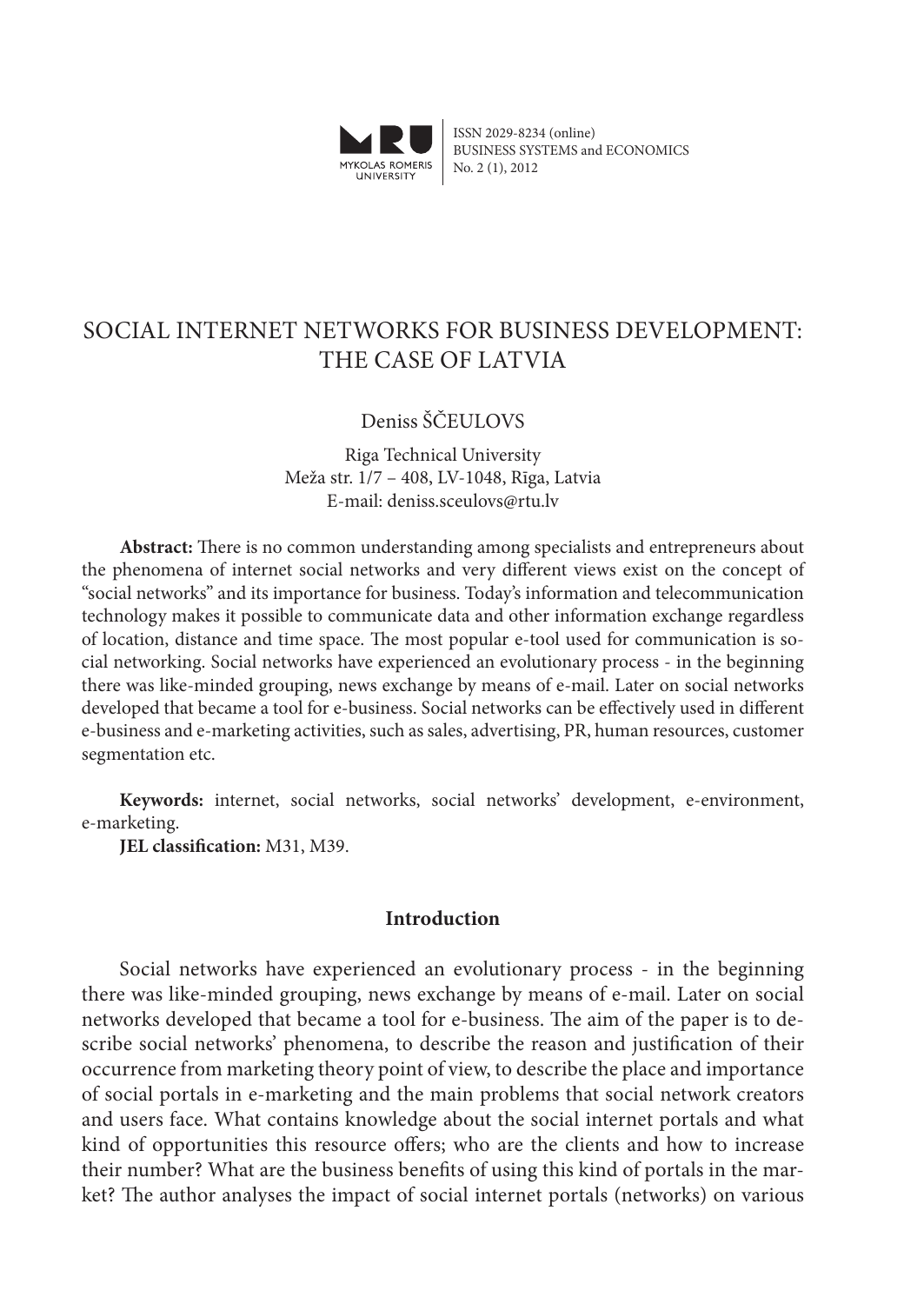activities of enterprises - changes in marketing, sales, business planning under the influence of social portals, risks associated with social portal usage. Prospects for the development of relations between businesses and their customers in the context of social portals are analysed.

The theoretical and methodological background of the research is formed by scientific researches and publications, publications from the mass media and professional literature; statistical information from legal institutions as well as information collected by the author during the survey. The research result shows that social networks may be classified based on various factors. Depending on the company's aims and specifics, different social networks can be used for maintaining different processes. In this paper, the author presented his findings based on theoretical, scientific and field research. The author of the paper has conducted research on e-environment utilisation among the Latvian enterprises.

At present time in Latvia, even considering that the Internet has been used long and widely in the Latvian entrepreneurship, active e-marketing employment and social networking in e-environment is at inception point. This observation is especially characteristic to the Latvian micro and small enterprises.

# **Theoretical framework on the development of social internet networks**

The essence of social networks is the possibility of contacting other people who, in turn, are connected with other people, and they, in turn, with the other ones, etc. Thus, we can conclude that social network is a group of people and the relationships between them.

## **Theories of sociology**

The author presumes that the idea and premise of social portals can be searched for in the theories of sociology. For example, the French sociologist Pierre Bourdieu examines mental routine as bloodedly changing as individuals are too linked to each other through "their" social space and its applicable standards (Ozolzīle, 2009). In his theory of social exchange, another sociologist George Homans emphasises three social groups: small, primary and secondary (Ozolzīle, 2009).

The main features of the small groups: small, limited number of participants; common purpose and motivation of the group; group membership feeling (we and they); common norms and values that determine the interaction; differentiated social roles that are united by a common goal.

Main features of the primary groups: frequent contacts; different types of contacts (verbal, optical, etc.); mostly direct contacts (face-to-face); frequent emotional contacts; small number of people.

Main features of the secondary groups: rare contacts; predominantly indirect contact; predominantly verbal contact; primarily emotional contacts; large number of people.

Analysing the contemporary sociological theory, the author wants to highlight the concept of "globalisation". E. Gidens treats it in the following way: Globalisation is the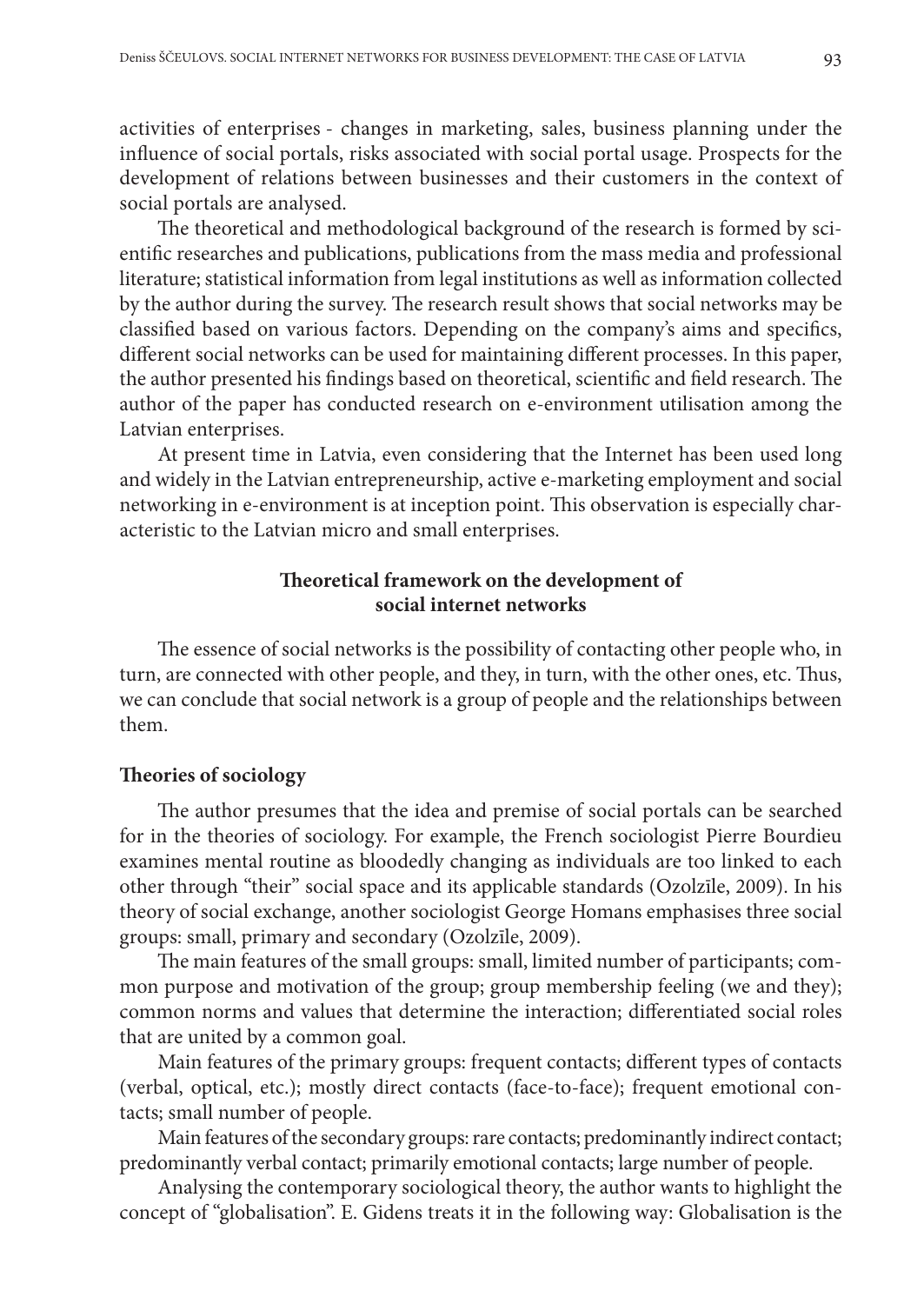process of strengthening the intensification of social relations and mutual dependence (Praude, 2006).

Globalisation means that we are increasingly becoming citizens of the "one world", that our actions are increasingly influencing others and *vice versa*. At present day globalisation affects all people in all parts of the world, both rich and poor. Globalisation encompasses not only the economy but also politics, culture and the social sphere. The main engine of modernisation so far has been the information and telecommunication technology development. Globalisation development has been provoked by many other factors. First, the end of the Cold War and the emergence of new international and regional forms of cooperation have contributed to the convergence of different nations and countries. Secondly, information technologies have provided a free flow of information around the world and created a new global worldview. Thirdly, the number of multinationals and their influence increased so that those creating the production and sales network transformed into intermarket elements. Globalisation opened and controversial process, whose consequences are difficult to predict and control (Ozolzīle, 2009). Important role in the globalisation process has the global community – where people around the world view themselves as potential partners or even family members in a vast increasingly interconnected human family (Kotler *et al.*, 2009).

By analysing sociological theories, the author concludes that the emergence of social portals is quite natural. Their appearance became possible owing to the development of modern digital technology. It can be asserted that the basis for the emergence of social web portals are modern sociological theories on one hand, and digital technology, namely the Internet, together with modern marketing, on the other.

# **Communication Theories**

All companies communicate with their customers. In business, cooperation between the enterprise and the client is carried out thanks to communication process based on communication theories. The author of the present paper takes the view that communication provides the enterprise with the three main activities – *Presence*, *Identification* and *Marketing* in electronic environment.

Communication consists of transmitting information from one person to another. Communication is a learned skill. Speaking, listening and ability to understand verbal and non-verbal meanings are skills in communication. Communication theories are the key to fully understanding the communication process. Communication is known as the sharing of information, thoughts, and ideas, communication technology can be thought of as the use of knowledge, tools, and skills for the purpose of facilitating communication and also making it easier, more economical, and more efficient.

There are many different views on every communication theory, but there are different views given by different theorists regarding communication theory. The author of the paper shares two communication theory models - Harold Lesswell communication model (see Figure 1) (Lesswell, 1948) and Wilbur Schramm communication model. Harold Lesswell defines communication as "who says what to whom in what channel effect".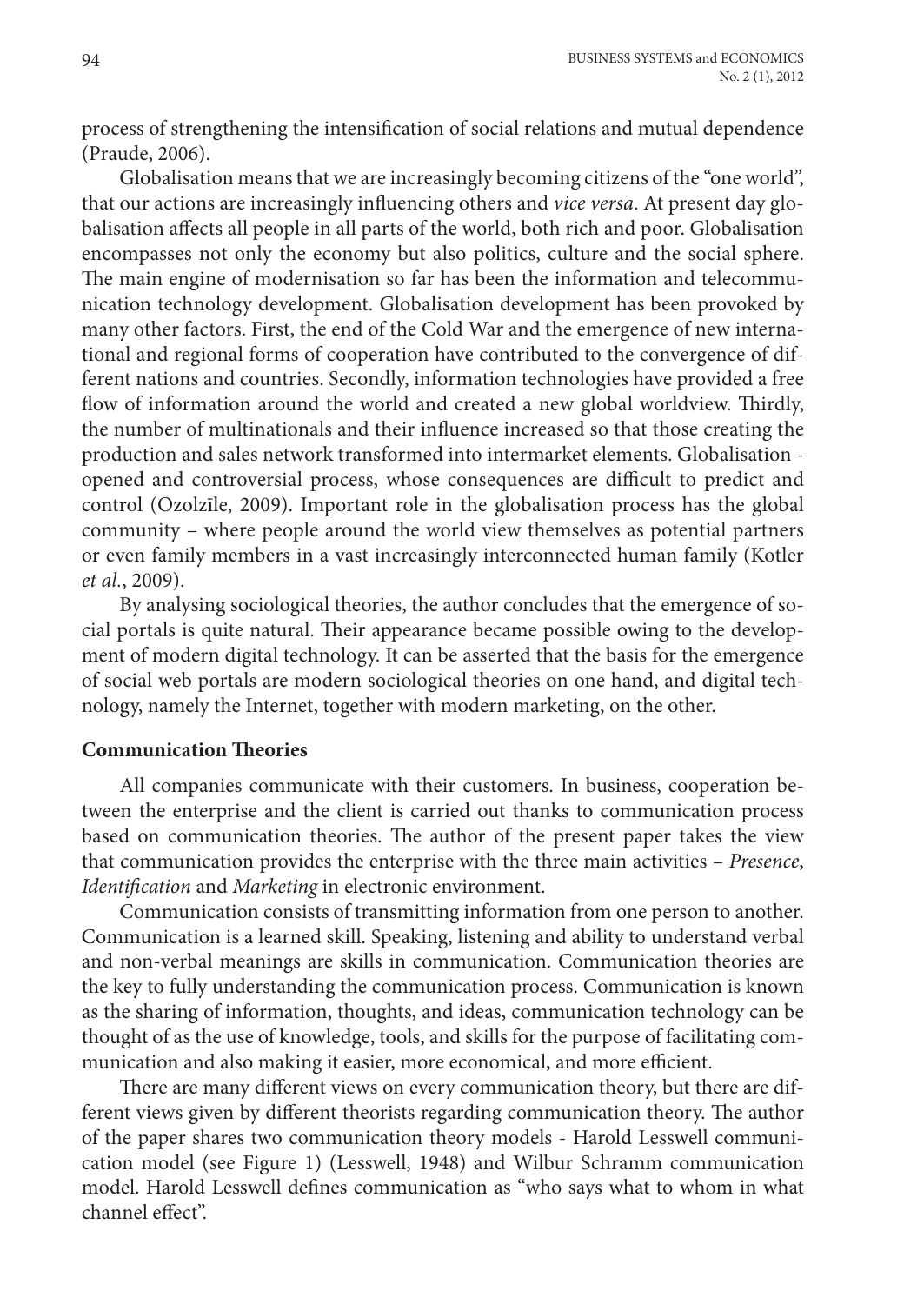



Source: Leswell (1948).

The author of the paper is aware that this is only one type of communication models. There are many different communication models described in scientific and practical literature. Those models are enlarged with different parameters – noises created by the medium, channel, receiver etc., different noises made by wrong development of the message etc. At the same time, the authors of the paper consider that only few models contain the most important part of communication and it is feedback. The author of the paper is sure that any communication is made with the only purpose – to receive any feedback or get reaction of the receiver what can also be named as feedback. Therefore, the author would like to emphasise that the most attention in communication should be paid to the feedback received from it.

Wilbur Schramm (1954) was one of the first to alter the mathematical model of Shannon and Weaver. He conceived of decoding and encoding as activities maintained simultaneously by the sender and the receiver; he also made provisions for a two-way interchange of messages. Note also the inclusion of an "interpreter" as an abstract representation of the problem of meaning (corporatecommunications.com, 2009).

The author supports this scheme as it can also be applied to e-environment in communication between the client and the company in the social networks. Despite the complicated structure of the communication, its importance in entrepreneurship increases. Each and every enterprise pays increased attention to the flow of information in the communication process with the clients and within the company. The communication must be continuous and uninterrupted, exhaustive and comprehensive. The communication in e-environment helps to secure company's presence, identification and marketing in electronic environment, to work on two parallel markets – traditional market and electronic market.

#### **Social Internet Networks for Business**

There are many methods and types of classification in traditional marketing, for example, classified forms of marketing, consumers and their behaviour, motivations of consumers, products and services, as well as many other factors, objects, etc. Classification takes place according to different criteria and parameters. Since the main participants in the social internet networks are people who are also customers or potential customers, the author will consider various ways of classifying consumers and will propose his social network classification.

F. Kotler proposes to classify consumers by the following features: income level, age group, geographical, psychographical, behavioural principle (Kotler, 2009). D. Blythe classifies consumers according to their: geographical characteristics; psychographical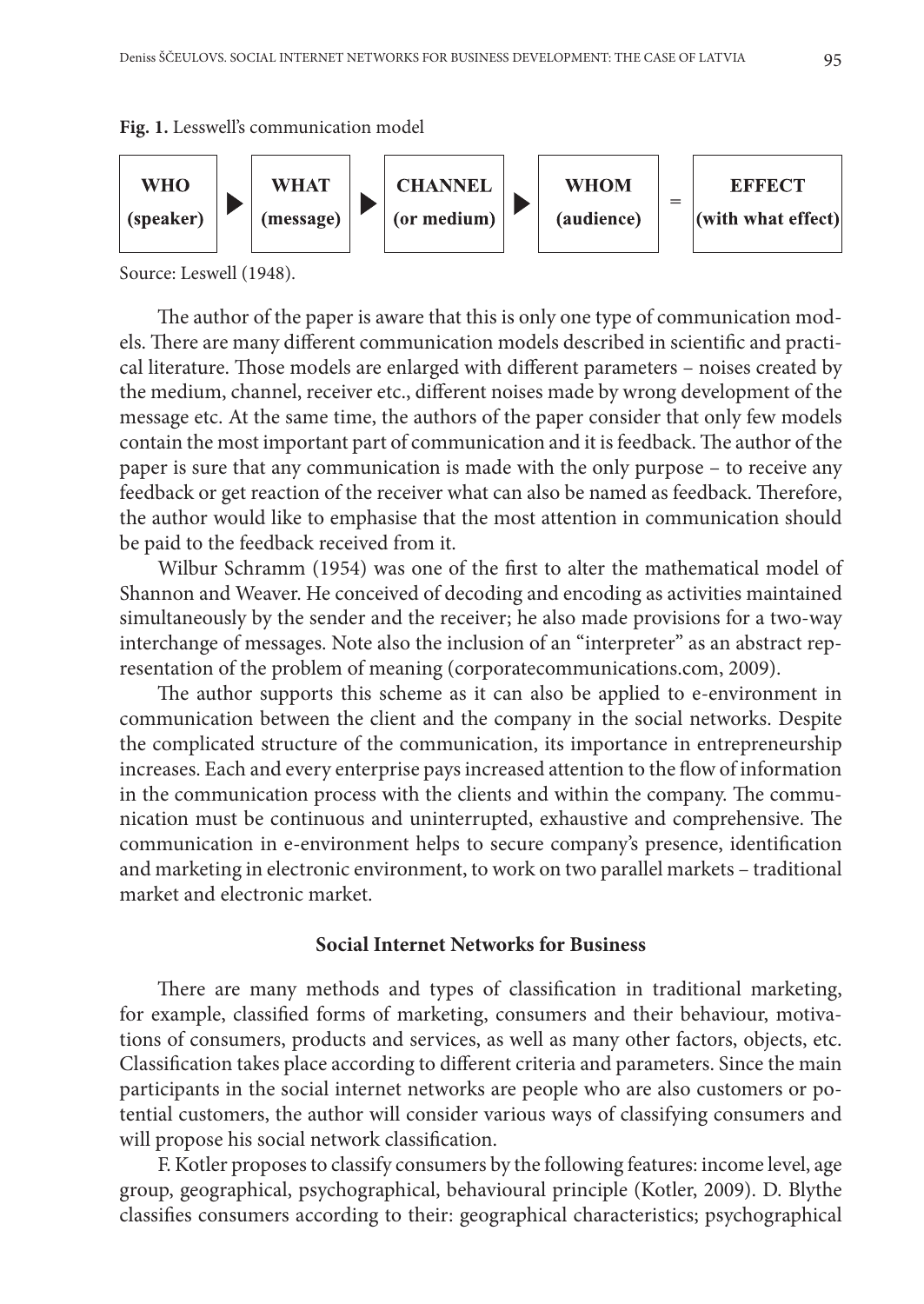characteristics, socio-economic characteristics, demographical characteristics (Blythe, 2004). F. Kotler, D.K Jain and S. Meysinsi are classifying consumers based on their value to the company in terms of revenue (Kotler *et al.*, 2003). From the author's viewpoint, this particular classification can be used for long-term e-business and e-commerce planning.

These classifications, their principles or individual elements are applicable to the social network classification.

The authors offer classifying social portals according to their functionality and destination (see Table 1):

| Name of the group                         | <b>Examples</b>                                                                                                                            |
|-------------------------------------------|--------------------------------------------------------------------------------------------------------------------------------------------|
| Contact social internet networks          | plaxo.com, partnermedia.com, linkedin.com, etc.                                                                                            |
| Communication networks (channels)         | facebook.com, myspace.com, draugiem.lv,<br>wordpress.com, odnoklassniki.ru, facelink.ru,<br>skype.com, icq.com, msn.com, basecamp.org etc. |
| Sales networks (channels)                 | amazon.com (amazon.co.uk), ebay.com, zip.lv,<br>ss.lv, citylife.lv                                                                         |
| Business networks (tools)                 | wawe.google.com, google.com, twitter.com,<br>alibaba.com etc.                                                                              |
| Information exchange and sharing networks | youtube.com, flickr.com, slideshare.com etc.,<br>google.docs.com, etc.                                                                     |

**Table 1.** Social internet network classification

Source: author of the paper (2012).

The main objective of the social web portals is to provide mutual communication and exchange of information between people within business environment.

According to the author, entrepreneurs can use social internet networks for different aims, for example: for establishing and getting a wide variety of business grouped contacts, for example, potential customers, suppliers and intermediaries (business contacts can also be used for various types of consultations in both directions - both to receive and provide, for example, legal, financial, marketing, etc.); for the opportunity to assess and measure the efficiency of two-way communication processes in real mode; for business, managers, employees, individual entrepreneurs profile creating or presenting; for the opportunity to assess and analyse costs - advertising, marketing eventual, promotional, etc.; for linking to entrepreneurs' blogs; for human research management tasks; for conducting market research (for example, statistical opportunities with Google statistics); for various business discussion groups creating and maintaining, etc.

Organisations that use or are willing to use electronic environment for entrepreneurship should have a high level of cultural communication and understanding of teamwork (collaboration). Entrepreneurs must have the skills and knowledge to work in an electronic environment. They should have a clear understanding of responsibility in dealing with social networks, as different processes are taking place and developing rapidly, and employers need to be able to manage these processes and be responsible for the results.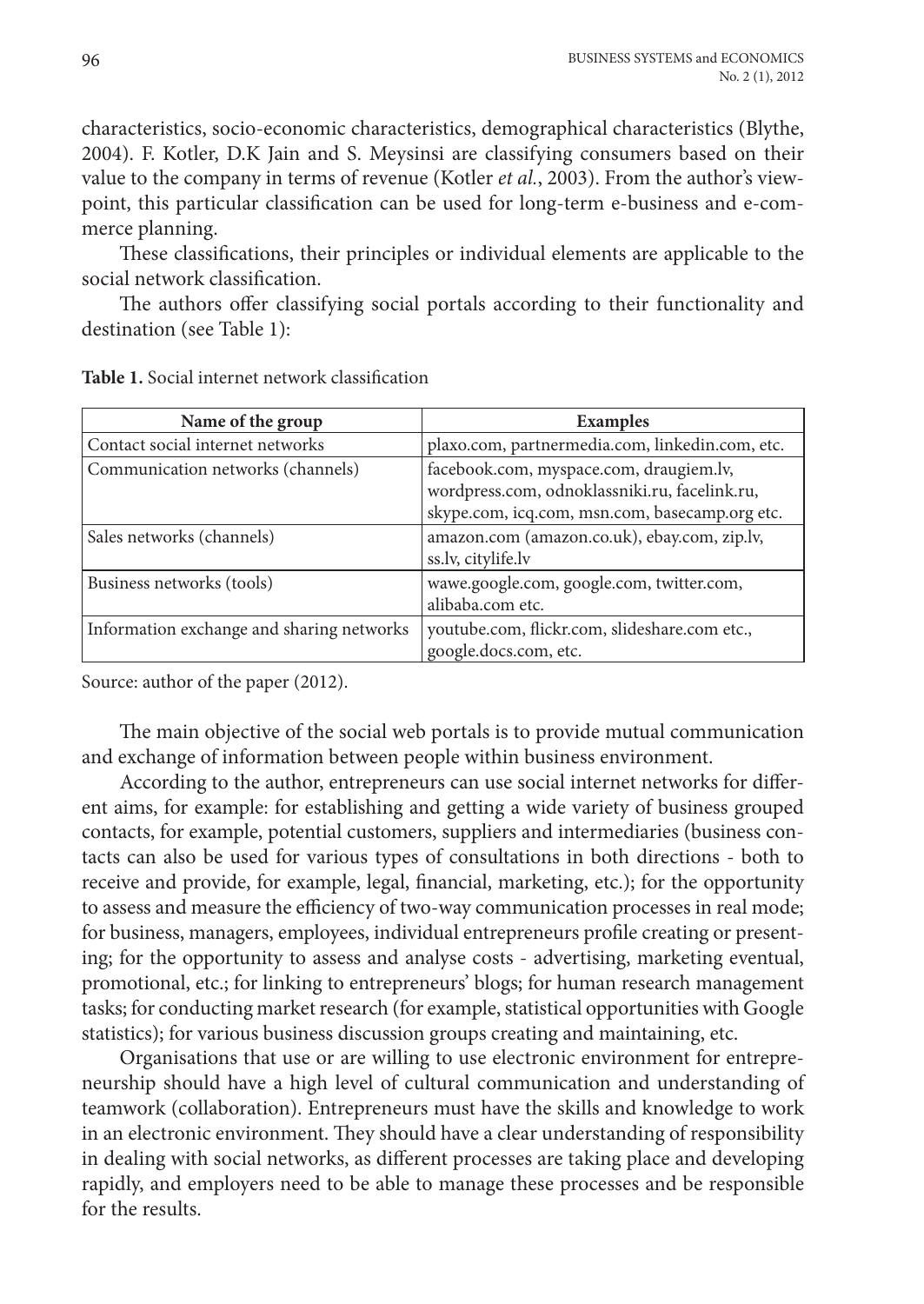The benefits that an entrepreneur can get from using social networking are as follows: optimisation and evaluation of communication processes and their costs; collaboration model creation, which will lead to company's improvement; joint problem solving with clients; efficiency and productivity analysis within the framework of the team; employees' digital literacy increasing etc.

Social internet networks are a place where people can meet other people, answer questions, thus possibly help them, as well as ask questions and listen to other's opinions. Depending on the action and participants' activity, the author proposes to divide them into three groups:

1. Members, who themselves create original content;

- 2. Participants, who comment, evaluate, transmit, copy, vote etc.
- 3. Participants who only consume the content (information) posted by others.

In the author's opinion, social networks can be used to promote products and services, as well as to communicate with clients or potential clients (see Figure 2):

**Fig. 2.** Social internet networks using



Source: author of the paper (2012).

Summarising all of the above, the author concludes that electronic social networks are a major tool for entrepreneurs in the electronic environment. Wise usage of its opportunities may significantly improve the competitiveness of the company - expand sales channels and the scope of the market, increase sales, bring new products to the market and test them or improve the existing product portfolio, analyse and segment the target audience, carry out various marketing activities, develop e-commerce, etc.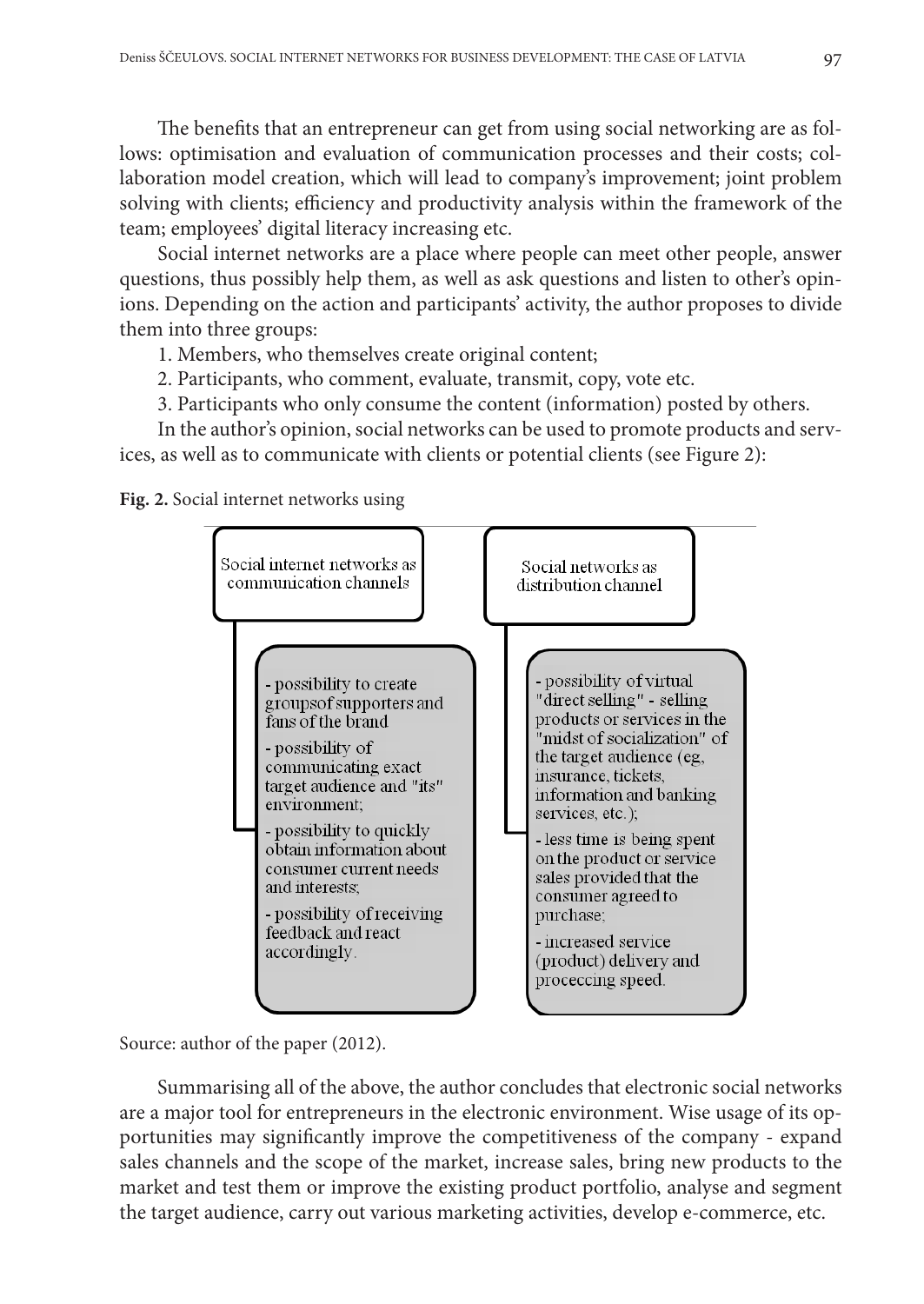# **E-market Participants' Study**

In order to understand the types of e-tools used by the Latvian e-market shares, the author of the paper has carried out the following research activities: one study describes buyers' or prospective buyers' activity, another one - the internet selling activity. As it is impossible to cover all e-environment in the study, the author has imposed certain limitations. In the case of buyers, a separate analysis of e-environment elements was made, namely the analysis of social network and its users.

## **Research: Social Internet Networks and the Participants – Customers**

In January 2011 the author of the paper carried out a research with the aim to understand the types of activities that customers undertake in different social networks. The target group comprised people in the age group from 20 to 43, both genders, regular internet users; total number of respondents was 147. A questionnaire was designed, with 8 questions, including 2 open questions. The research was particularly performed via the internet using survey internet site www.visidati.lv. Twenty seven respondents were interviewed face to face.

According to the research results, the most popular social networks are: local network draugiem.lv, it is used by 31.4% of respondents, and facebook.com, used by almost 31% of respondents, 14.3% use local one.lv site (the site is more used by the Russian-speaking audience). Business internet social networks are used by almost 9% of respondents and almost 13% are tweeting.

Social network members are quite active, regular attendance in a single social network is 31.1%, almost 16% in two and four social networks- and almost 18% in three networks. In addition, 71% of respondents visit websites several times per day.

Almost 30% of the respondents consider themselves to be active social network users. 30% of the respondents use social networks to communicate with friends, exchange information, sometimes for advising and recommending for peers, as well as for consuming this kind of information. Almost 18% of respondents regularly update personal information, almost 26% of respondents follow the events, news and announcements made by friends and other people and those made in company profiles. Interesting is the fact that over 45% of the respondents like to keep a track of various sales and opportunities with the aim to buy cheaper. For example, sites where it is possible to buy goods and services for a price that is significantly lower (advertising campaign) (cherry.lv, perkamkopa.lv, deal.lv, etc.).

The survey confirmed the fact that social network members use e-procurement environment very actively - more than 46% regularly shop online, more than 25% of respondents use a discount shopping website. Of those who regularly shop online, more than 21% rely on friends' views and recommendations; more than 12% are influenced by the promotional information in various social internet networks.

The conducted survey is an evidence of good social network user activity level. In addition, the respondents are open to a variety of activities related to shopping. They are actively using opportunities to shop online. The author believes that companies must communicate and sell their goods and services more actively by using e-environment.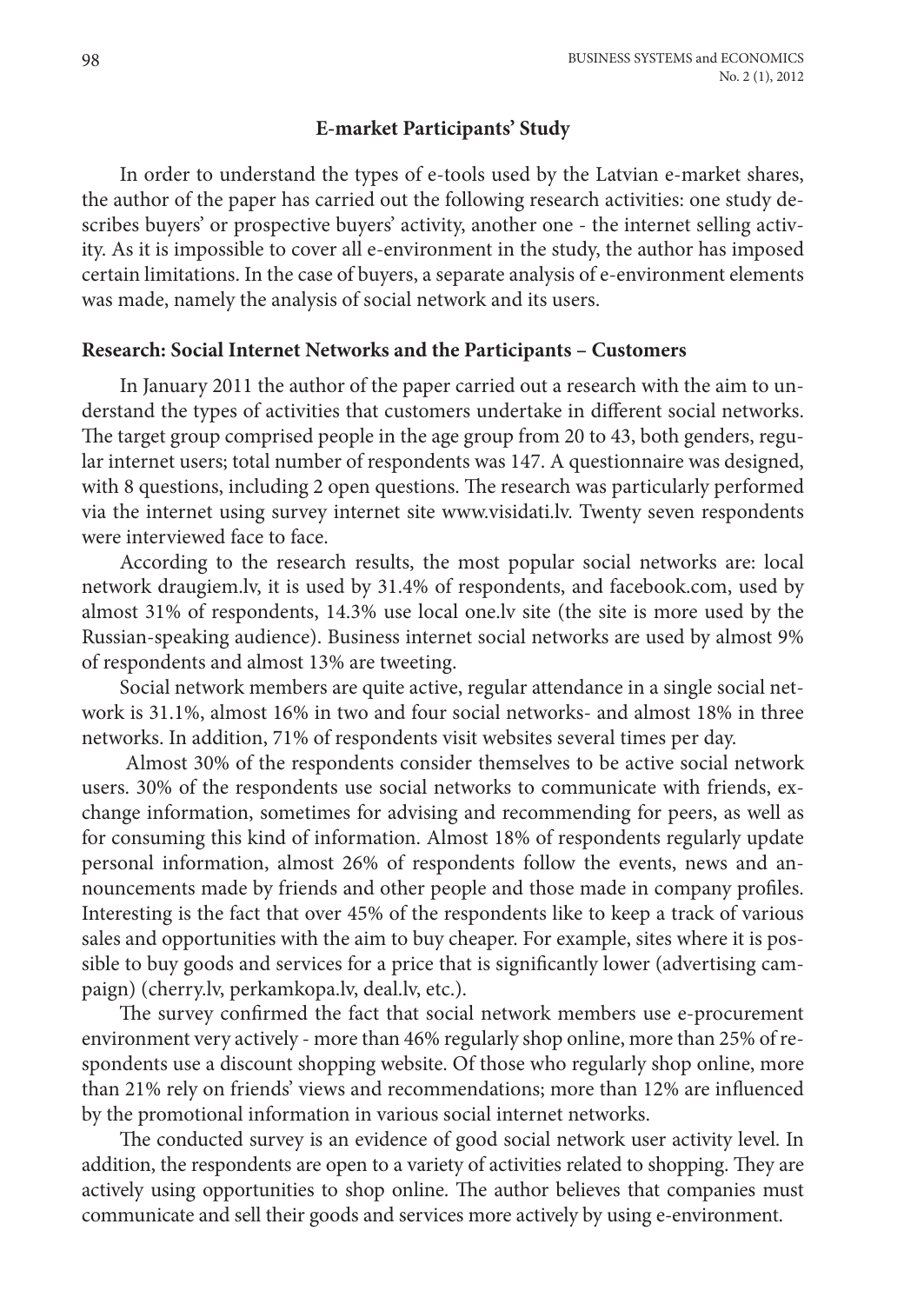#### **Research: the Latvian Companies and E-environment**

The previous survey showed that the Latvian e-environment users are open to various e-marketing activities; they are willing and able to spend money in the Internet. In order to understand the Latvian entrepreneurs' level of involvement in e-environment, as well as their operational activity in this distribution channel segment, the author carried out a survey.

The author of the paper carried out a research during the period from October to December 2010 with the aim to define the way that they use the most popular e-tools such as corporate homepages, blogs etc. The target group comprised people in the age group from 30 to 65 (managers and employees of different companies); the total number of respondents was 175 for small and medium enterprises acting in various emerging sectors of Latvian economy. A questionnaire consisted of 10 questions. The research was performed via the internet using the survey internet site www.visidati. lv. Thirty six respondents (managers and top managers) were interviewed face to face.

99% of all respondents have homepages in Latvian, but only 43% of all respondents' homepages were translated into Russian and English or other language. Only 31% of all respondents have corporate blogs, and only 13% of them regularly update information in blogs. 90% of bloggers write blogs in Latvian. 80% of all respondents' homepage name and e-mails correspond to the name of the company. Only 5% of all respondents use homepage for human resources activities – headhunting (for example, in other western countries and America this proportion is close to 20%). 76% of all respondents have separate section with the description of products and services offered. Only 34% of all respondents have links to their profiles in popular social networks. Only 12% of respondents offer to buy and pay for products and services via the corporate homepage. On the positive side stands the fact that one third of the respondents maintain relationships with customers with the help of a corporate blog, but communication takes place only in Latvian. Irregularity of such communication also reduces the company's awareness among other consumers.

The conducted study shows that the Latvian companies are not very active and effective in using the main e-tools and are using mostly one language to communicate with consumers, which narrows the number of potential buyers. The author of the paper assumes that they are not completely aware of the market globalisation, as well as e-market opportunities and benefits. The study also confirms the fact that the majority of respondents use a website as a company business card, and not as a sales and interactive communication tool.

The author of the paper believes that the Latvian entrepreneurs should change as soon as possible, change their views on e-market e-business and e-commerce management, as it can lead to the situation where not only competitors, but also consumers will be more intellectually mature on the same business and thus the business will bring significant losses, as the Chairman and Chief Executive of GE prof. Jack Welch said: "At a time when off-track change takes place faster than in-house one, your end is not far away" (Welch, 2011).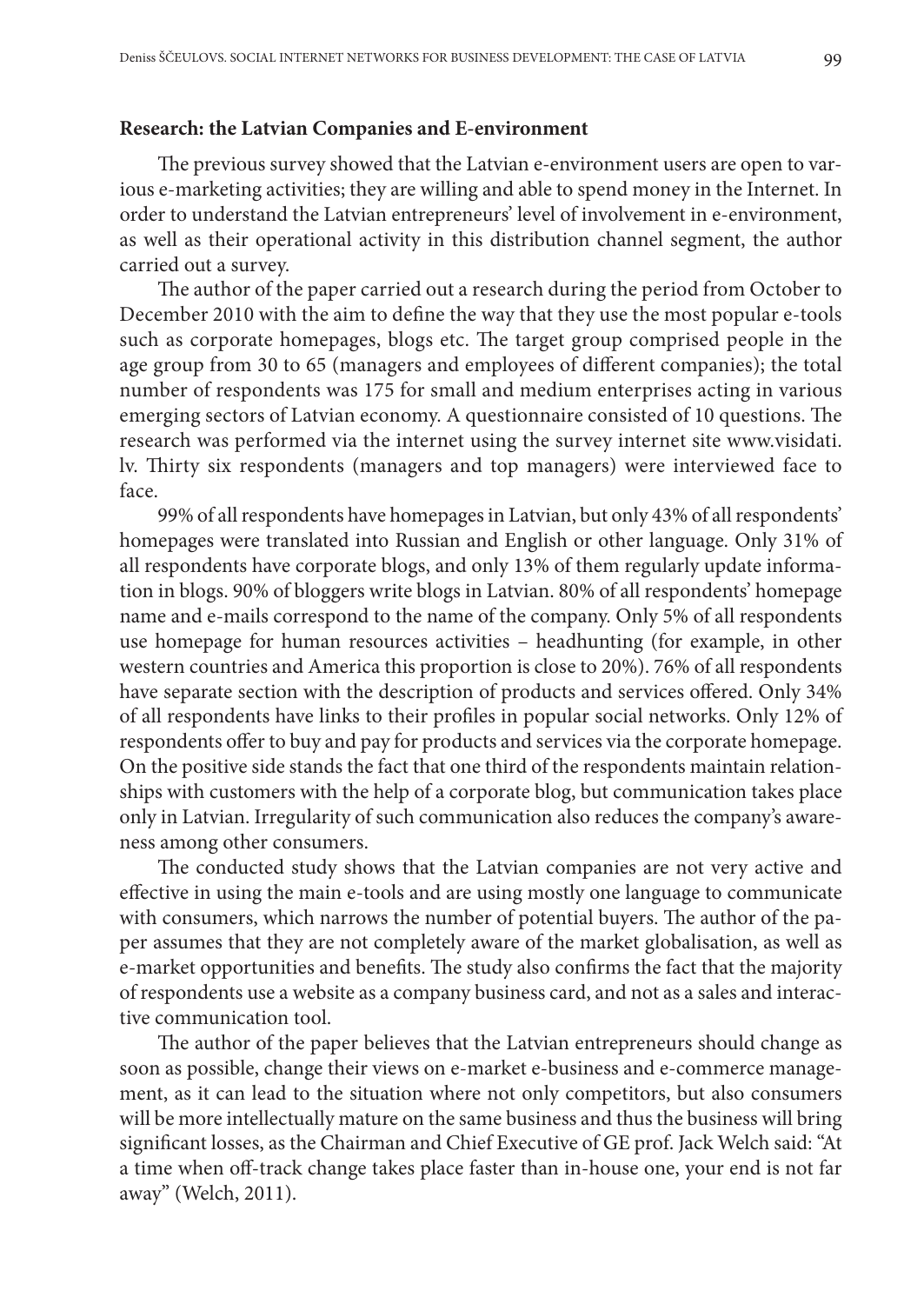## **Conclusion**

Social Internet networks have become an integral part of everyday life for most people around the world. Necessity of building social networks among humans has appeared before the Internet and electronic social networks, as evidenced by a variety of sociological researches.

The main feature of the electronic social online networks is the relationship and two-way communication between the participants.

For better understanding of social networks, as well as the possibility of their use in business it is necessary to investigate them, by using different methods. Thanks to the capabilities and features of the internet, research can be conducted at different scales and at different levels, depending on the needs and goals of entrepreneurs.

For the best social web portal and network usage, the author proposes to classify them according to their destination and functionality.

The Latvian e-market participants - both buyers and sellers are active in the eenvironment, and their level of activity is growing on a regular basis. Nevertheless, the Latvian entrepreneurs are not always following and examining customers' activity and needs within the e-environment. For example, the Latvian entrepreneurs are "activated" on twitter.com, despite the fact that buyers are not using it as actively as other social networks. Another example: most companies are using only local language (like Latvian). They need to understand that e-environment is global, and potential clients can be from any part of the world. Limited language options are a barrier to get to know their offer. Thus they are limited to finding a buyer of their product or service. The author presumes that not all companies are clearly aware of their goals, operating in the e-environment.

The author of the paper is suggesting to use more e-tools in business processes, because they are easily available and can be used in most fields of the everyday activities. Many of the e-tools available via the internet are low priced or free of charge. This aspect is especially important for small and medium business development.

It is important to remember that communication process within the electronic environment is very fast and information, both positive and negative, spreads very quickly. That is why entrepreneurs should not only be computer literate and well-oriented in cyberspace, but also know how to work with various electronic media tools - the portals, including social, search engines, databases, etc.

This paper can form a foundation for further researches related to social internet networks ant their usage for business needs.

# **References**

Blaits, Dž. (2004). *Mārketings*. Rokasgrāmata. Zvaigzne ABC: Riga.

Fisks, P. (2009). *Mārketinga ģēnijs*. Jāņa Rozes apgāds,: Riga.

- Fuchs, S. (2001). *Against essentialism A theory of culture and society*. Harvard University Press: Harvard.
- Kent, R. (2007). *Marketing research: Approaches, methods and Applications in Europe.* Thompson learning: London.